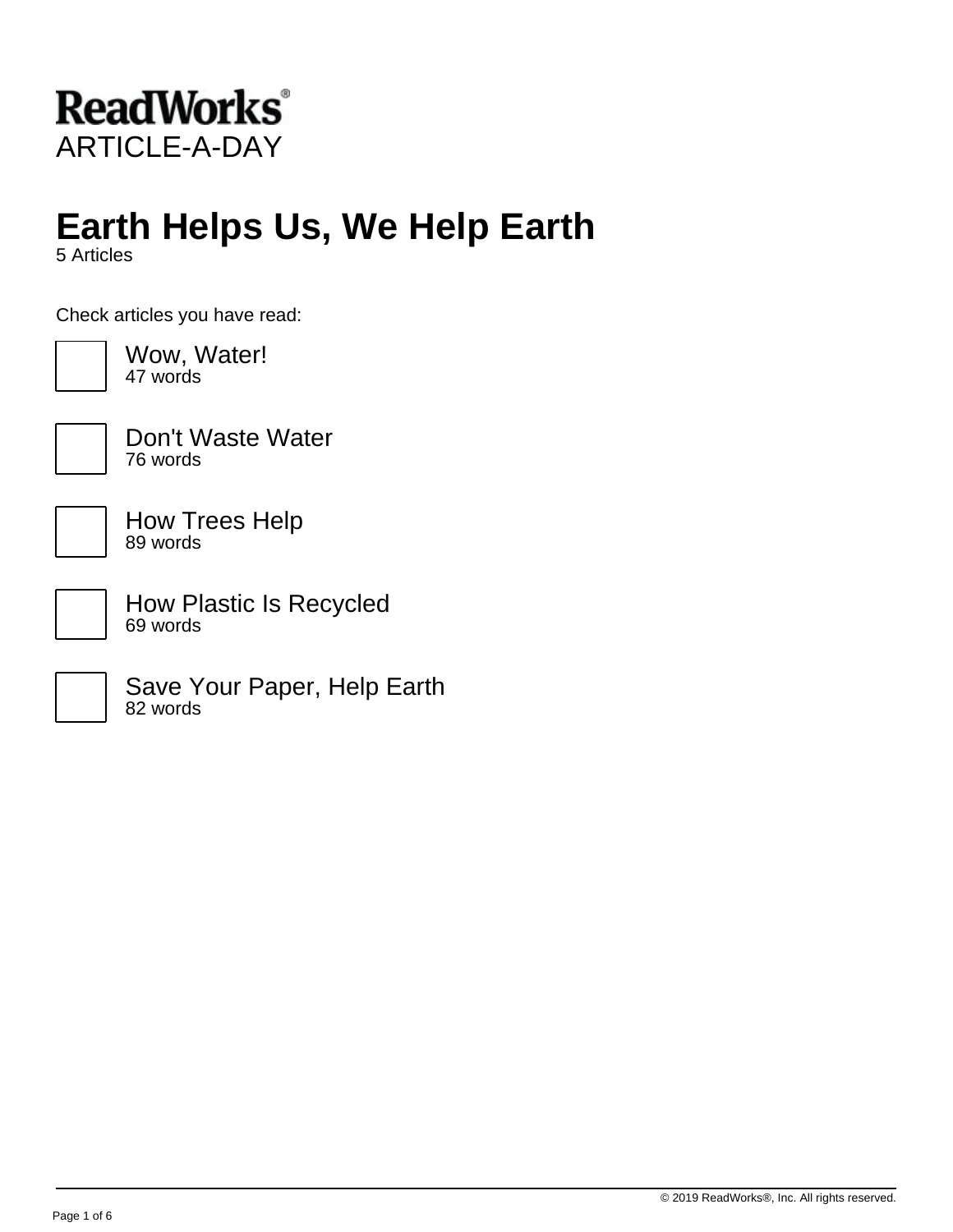



Our Earth has a lot of water. People need water. Do you know why?

We need water to drink. Water keeps our bodies working well. We need water to cook some food. We need water to wash our bodies. How do you use water?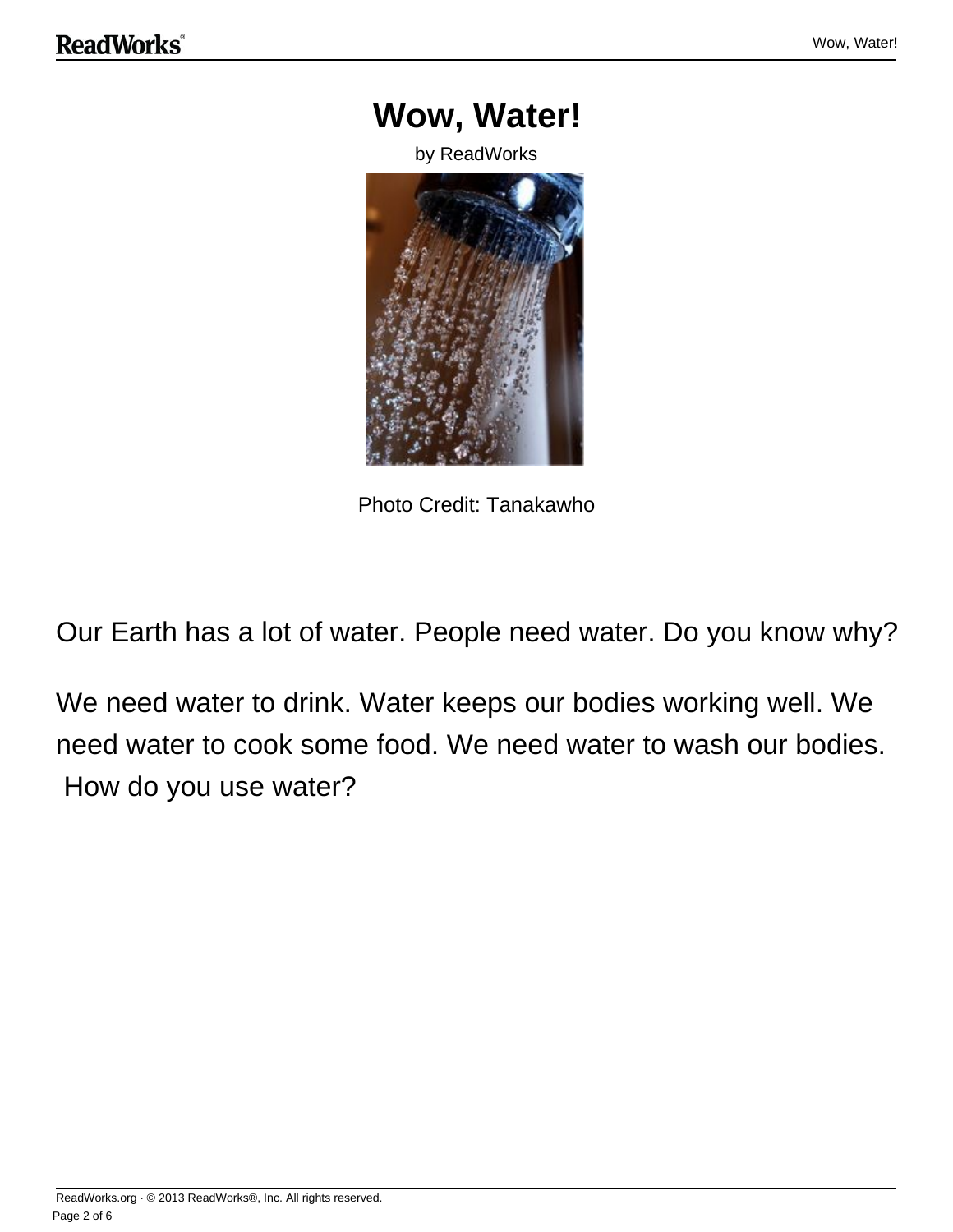### **Don't Waste Water**

by ReadWorks



Drip, drop! Drip, drop!

That is the sound of a leaky faucet. One drop of water is not much. Many drops of water can add up to a lot. Just one leaky faucet wastes some water.

People, animals, and plants need water. What can you do? Make sure you turn off the faucet. If you see a leaky faucet, tell a grownup.

Listen! Do you hear water dripping? Do not let water go to waste.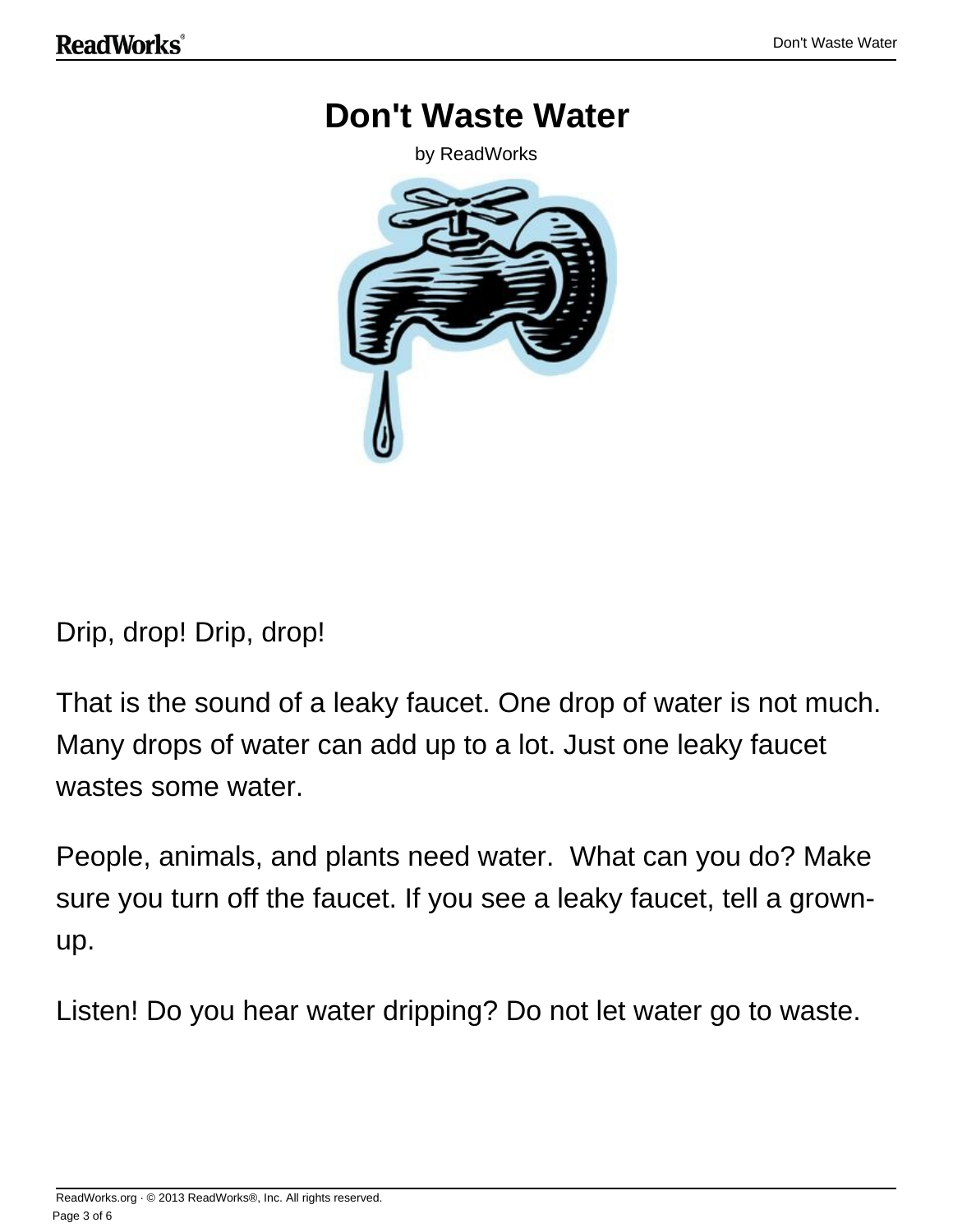### **How Trees Help**

#### by ReadWorks



Photo Credit: Angelo DeSantis

Did you know that trees are helpers? Trees are plants that clean our air.

There is a gas in the air that can be dangerous to people. Tree leaves take in that gas. The leaves use that gas to make food for the tree. Then the leaves give off a clean gas. The clean gas goes into the air for us to breathe.

Trees also give us shade on hot days. Trees give us food to eat. Trees give some animals homes. Thank you, trees!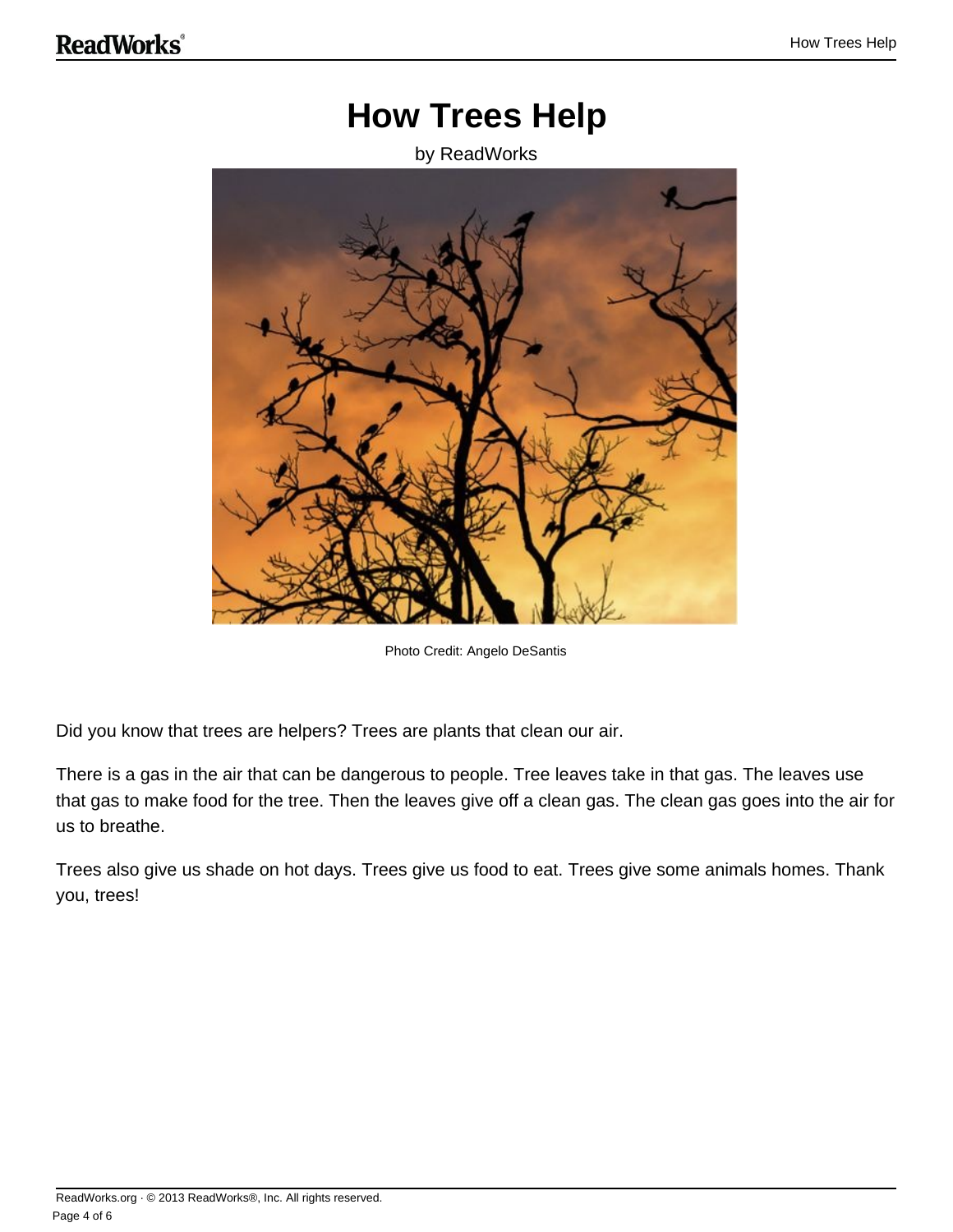## **How Plastic Is Recycled**

by ReadWorks



Things made of plastic can be recycled. They can be made into something new.

People put plastic into bins. Workers take the plastic to a factory. The plastic is sorted. It is washed. Then it is chopped. The pieces are dried. They are heated and they melt. Finally, they are put into water to cool.

Now the plastic is new again! It can be used to make new things.